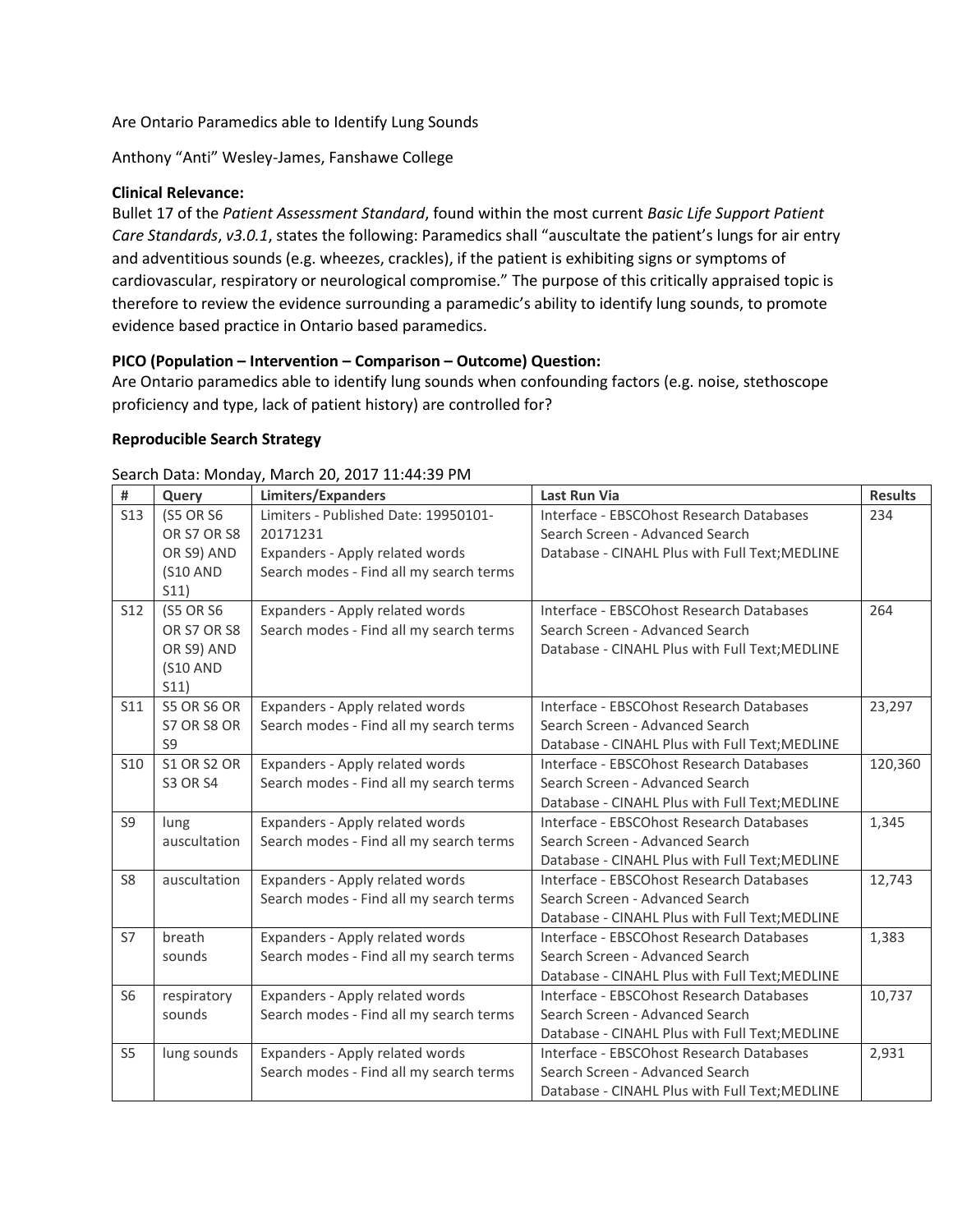| S4             | emergency   | Expanders - Apply related words         | Interface - EBSCOhost Research Databases       | 104,276 |
|----------------|-------------|-----------------------------------------|------------------------------------------------|---------|
|                | medical     | Search modes - Find all my search terms | Search Screen - Advanced Search                |         |
|                | services    |                                         | Database - CINAHL Plus with Full Text; MEDLINE |         |
| S <sub>3</sub> | prehospital | Expanders - Apply related words         | Interface - EBSCOhost Research Databases       | 17,770  |
|                | care        | Search modes - Find all my search terms | Search Screen - Advanced Search                |         |
|                |             |                                         | Database - CINAHL Plus with Full Text; MEDLINE |         |
| S <sub>2</sub> | emergency   | Expanders - Apply related words         | Interface - EBSCOhost Research Databases       | 15,324  |
|                | medical     | Search modes - Find all my search terms | Search Screen - Advanced Search                |         |
|                | technician  |                                         | Database - CINAHL Plus with Full Text; MEDLINE |         |
| S <sub>1</sub> | paramedic   | Expanders - Apply related words         | Interface - EBSCOhost Research Databases       | 7,280   |
|                |             | Search modes - Find all my search terms | Search Screen - Advanced Search                |         |
|                |             |                                         | Database - CINAHL Plus with Full Text; MEDLINE |         |

# **Relevant Papers:**

- Identified by reading the title of the first 100 articles when sorted by relevance, and the abstracts as appropriate
- Attempts to find grey literature were made by reviewing the in-text citations of relevant papers

| Authors,     | Population-     | Design (LOE)        | <b>Outcomes</b>     | <b>Results</b> | <b>Strengths</b> | Weaknesses   |
|--------------|-----------------|---------------------|---------------------|----------------|------------------|--------------|
| <b>Date</b>  | sample          |                     |                     |                |                  |              |
|              | characteristics |                     |                     |                |                  |              |
| <b>Boyle</b> | $-35$           | Prospective         | Identification      | -course        | -strong          |              |
| and          | undergraduate   | single-             | of normal           | crackles were  | internal         | convenience  |
| Williams     | paramedic       | blinded             | and                 | correctly      | validity         | sampling     |
| (2007)       | students from   | observational       | abnormal            | identified     | (isolated for    | introduces   |
|              | Monash          | study               | breath              | 20% of the     | sound            | selection    |
|              | University      | (LOE <sub>2</sub> ) | sounds              | time, 43% for  | identification)  | bias         |
|              | (Australia)     |                     | (stridor,           | stridor, 51%   |                  | -weak        |
|              |                 |                     | wheezes,            | for wheezes,   |                  | statistical  |
|              |                 |                     | cackles), on        | 6% for fine    |                  | methodology  |
|              |                 |                     | an audio file       | crackles, 20%  |                  | (no P-values |
|              |                 |                     |                     | for wheezes,   |                  | of CIs       |
|              |                 |                     |                     | and 40% for    |                  | provided)    |
|              |                 |                     |                     | fine crackles  |                  | -small       |
|              |                 |                     |                     |                |                  | sample size  |
| Brown et     | $-n=26$         | Prospective         | <b>Breath sound</b> | <b>Breath</b>  | -520 trials      | -small       |
| al.          | -10 transport   | single-             | identification      | sounds         | completed,       | sample size  |
| (1997)       | nurses          | blinded             | in controlled       | identified     | half in control  | -binarily    |
|              | -3 physicians   | observational       | environments        | 91.3% of the   | environment,     | considers    |
|              | $-13$ EMS       | study (LOE 3)       | versus              | time in        | half in          | only the     |
|              | providers       |                     | moving              | control        | experimental     | presence or  |
|              |                 |                     | ambulances          | environments   | environment      | absence of   |
|              |                 |                     |                     | and 8.7% of    |                  | breath       |
|              |                 |                     |                     | the time in    |                  | sounds       |
|              |                 |                     |                     | moving         |                  | -statistical |
|              |                 |                     |                     | ambulances     |                  | analysis is  |
|              |                 |                     |                     | (P<0.001)      |                  | pooled and   |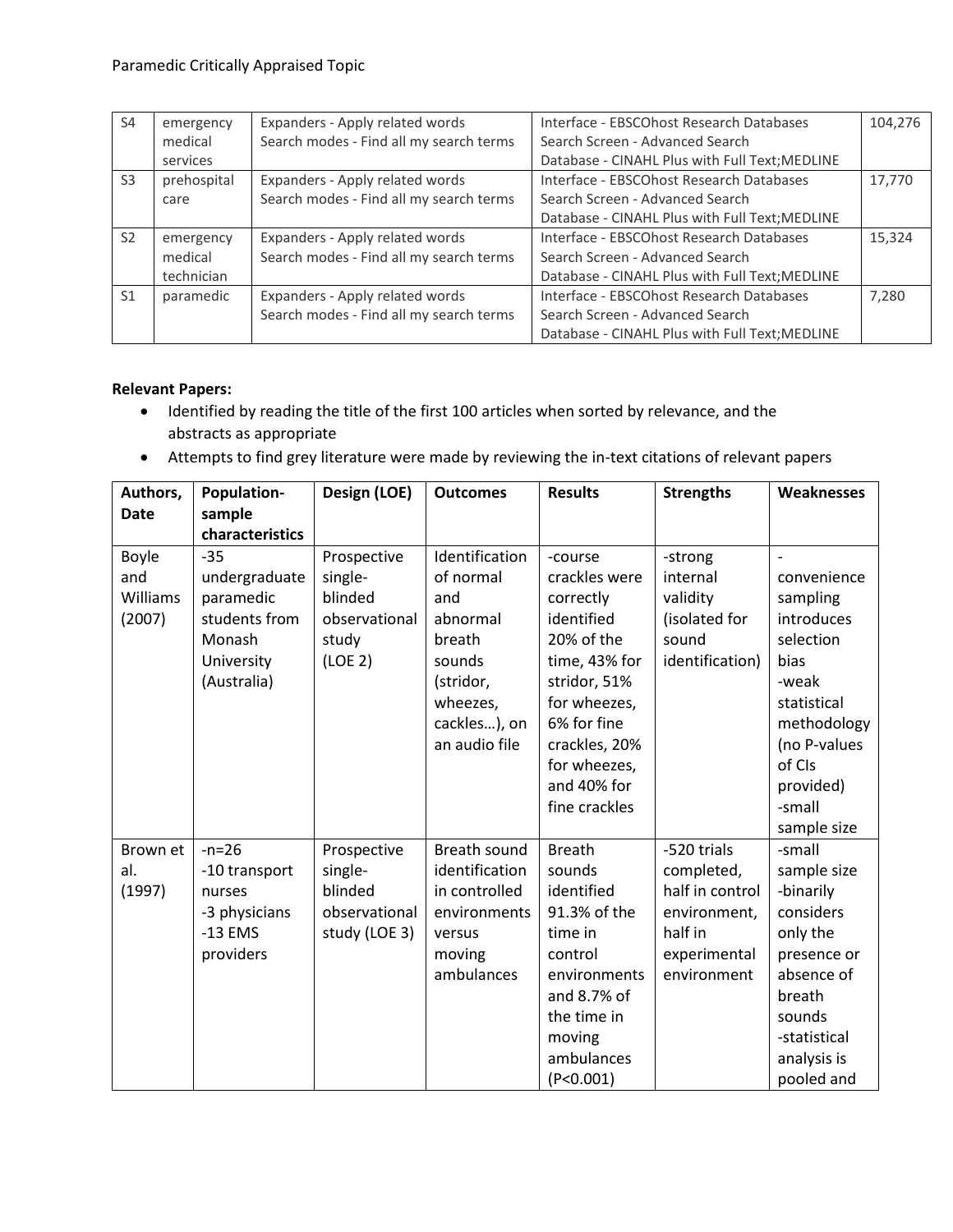|                  |                             |                    |                              |                                  |                      | not stratified        |
|------------------|-----------------------------|--------------------|------------------------------|----------------------------------|----------------------|-----------------------|
|                  |                             |                    |                              |                                  |                      | by cohorts            |
| Authors,         | Population-                 | Design (LOE)       | <b>Outcomes</b>              | <b>Results</b>                   | <b>Strengths</b>     | <b>Weaknesses</b>     |
| <b>Date</b>      | sample                      |                    |                              |                                  |                      |                       |
| Wigder           | characteristics<br>$-n=107$ | Prospective        | Identification               | -median 60%                      | -strong              | -biased study         |
| et al.<br>(1996) | American<br>healthcare      | single-<br>blinded | of crackles,<br>rhonchi,     | success rate<br>on first         | internal<br>validity | design<br>(testing in |
|                  | providers                   | observational      | wheezing,                    | attempt                          | (isolated for        | hospital              |
|                  | $-67$                       | study (LOE 2)      | stridor, and                 | -physicians                      | sound                | conditions            |
|                  | experienced<br>suburban     |                    | normal lung<br>sounds, on an | scored higher<br>than            | identification)      | favours<br>physicians |
|                  | paramedics (1-              |                    | audio file                   | experienced                      |                      |                       |
|                  | 20 years<br>experience)     |                    |                              | and<br>inexperienced             |                      |                       |
|                  | $-22$ new                   |                    |                              | paramedics                       |                      |                       |
|                  | suburban/<br>private        |                    |                              | $(P \le 2.0)$<br>-No statistical |                      |                       |
|                  | paramedics                  |                    |                              | difference                       |                      |                       |
|                  | $1-year$                    |                    |                              | between                          |                      |                       |
|                  | experience)                 |                    |                              | experienced                      |                      |                       |
|                  | -18 emergency               |                    |                              | and                              |                      |                       |
|                  | physicians                  |                    |                              | inexperienced<br>paramedics      |                      |                       |
| Williams,        | $-n=96$                     | Prospective        | Identification               | -course                          | -strong              | -Artificial           |
| Boyle,           | undergraduate               | single-            | of course                    | crackles were                    | internal             | time                  |
| O'Meara          | students in                 | blinded            | crackles,                    | correctly                        | validity             | constraints           |
| (2009)           | Australia                   | observational      | stridor,                     | identified                       | (isolated for        | do not mimic          |
|                  | -35 Bachelor                | study (LOE 2)      | wheezes, fine                | 7.3% of the                      | sound                | paramedic             |
|                  | of Emergency                |                    | crackles,                    | time                             | identification,      | working               |
|                  | Health (BEH)                |                    | wheezes, and                 | $(P<0.001)$ ,                    | very narrow          | conditions (5         |
|                  | students from               |                    | crackles, on                 | 22.9% for                        | CIs)                 | breaths per           |
|                  | Monash                      |                    | an audio file                | stridor                          |                      | sound)                |
|                  | University<br>-61 Bachelor  |                    |                              | $(P=0.578)$ ,<br>52.1% & 8.3     |                      |                       |
|                  | of clinical                 |                    |                              | for wheezes                      |                      |                       |
|                  | practice (BCP)              |                    |                              | (P<0.001)                        |                      |                       |
|                  | students from               |                    |                              | $(0.002)$ , 2.1%                 |                      |                       |
|                  | <b>Charles Sturt</b>        |                    |                              | for fine                         |                      |                       |
|                  | University                  |                    |                              | crackles                         |                      |                       |
|                  |                             |                    |                              | $(P<0.001)$ ,                    |                      |                       |
|                  |                             |                    |                              | and 29.2% for                    |                      |                       |
|                  |                             |                    |                              | crackles                         |                      |                       |
|                  |                             |                    |                              | $(P=0.026)$                      |                      |                       |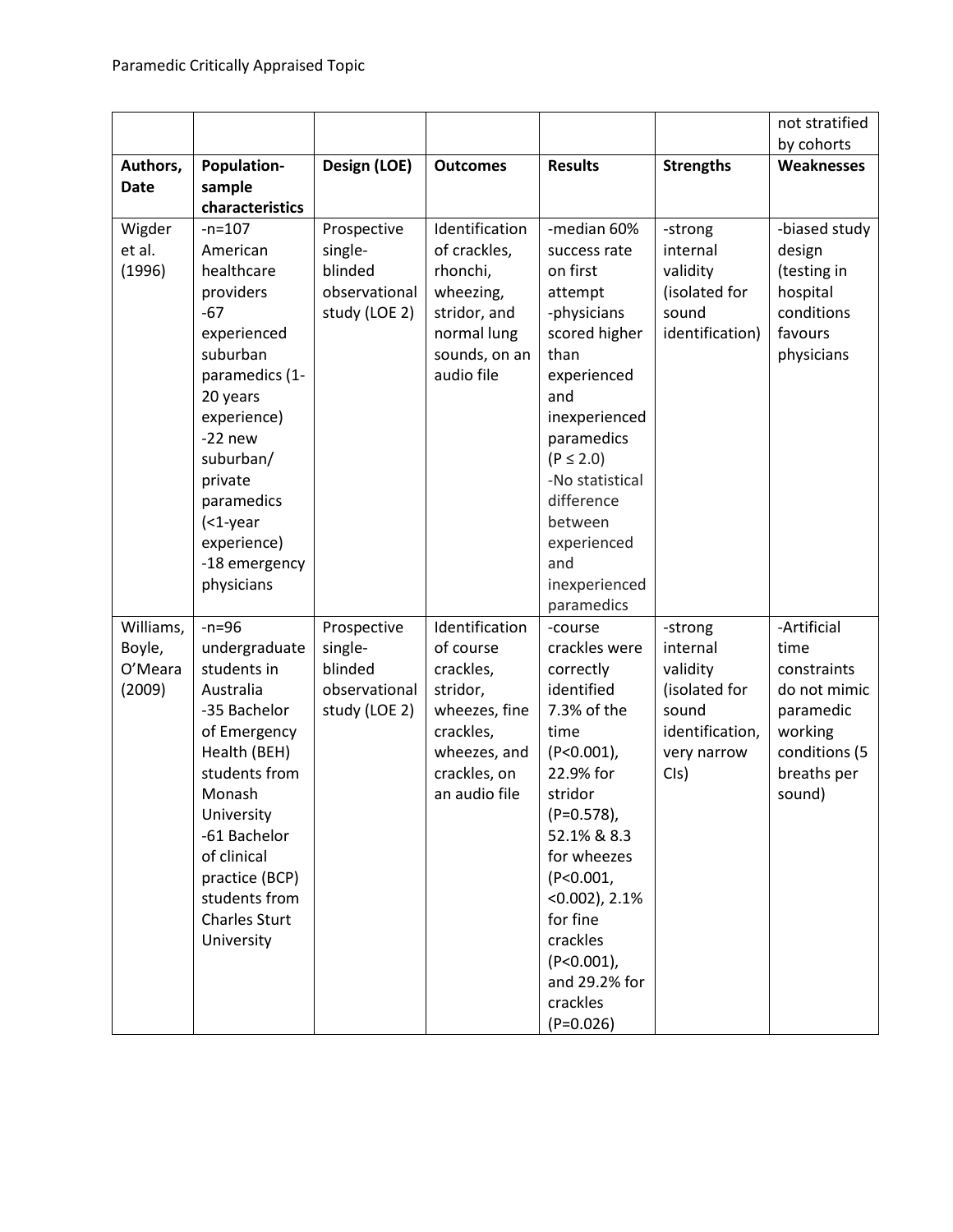# **Discussion:**

- The PICO question cannot be answered conclusively as no research has specifically investigated the ability of Ontario Paramedics to identify lung sounds when confounding factors are controlled for.
- According to Wigder et al. (1996), an American paramedics' ability to identify lung sounds is both weak and independent of experience. Therefore, Boyle and Williams (2007), and Williams, Boyle, and O'Meara's (2009) utilization of undergraduate paramedic students is likely useful data as the evidence suggests that the ability to identify lung sounds does not improve with the additional field time (experience) that a paramedic will have had versus a paramedic student. If it is true that experience does not effect lung sound identification, then for research purposes, research conducted on student populations may hold true for working paramedics. Further research should compare the auscultation abilities of student paramedics versus paramedics to ensure the validity of this inference, and to explore possible reasons for any differences that arise, such as teaching methods, stethoscope quality, and experience.
- While these studies provide strong evidence that suggest paramedics are unable to effectively identify lung sounds, it does not suggest whether or not lung auscultation is an important skill for paramedics when differentially diagnosing patients. This was noted by Wigder et al (1996) as both experienced and inexperienced paramedics were more likely to correctly identify lung sounds with the provision of a detailed patient history. Therefore, despite the evidence that paramedics can unreliably identify adventitious lung sounds, lung auscultation may be still a clinically useful tool when used in conjunction with a patient history. Further research should determine the extent to which both auscultation and history gathering independently predict a paramedics ability to identify lung sounds.

### **Clinical Bottom Line:**

An albeit limited body of evidence conducted on populations analogous to Ontario paramedics suggests that paramedics – regardless of experience – are unable to accurately identify lung sounds in laboratory settings. It is likely that paramedics ability to identify adventitious lung sounds would decrease in the field due to the introduction of stress and competing sounds. Therefore, the current BLS guidelines that mandate auscultation of the lungs during the primary survey are not supported by the emerging evidence.

### **References**

- Boyle, M., & Williams, B. (2007). Are undergraduate paramedic students able to accurately identify breath sounds? *Journal of Emergency Primary Health Care*, *5*(3), 1-5.
- Brown, L. H., Gough, J. E., Bryan-Berg, D. M., & Hunt, R. C. (1997). Assessment of breath sounds during ambulance transport. *Annals of Emergency Medicine*, *29*(2), 228-231.
- Canada. Ministry of Health and Long-term Care. (2016) Basic life support patient care standards v.3.0.1 Retrieved from http://www.lhsc.on.ca/About\_Us/Base\_Hospital\_Program/Medical\_Directives/BLSPCS-v3.0.1.pdf
- Wigder, H. N., Johnson, D. R., Cohan, S., Felde, R., & Colella, R. (1996). Assessment of lung auscultation by paramedics. *Annals of Emergency Medicine*, *28*(3), 309-312.